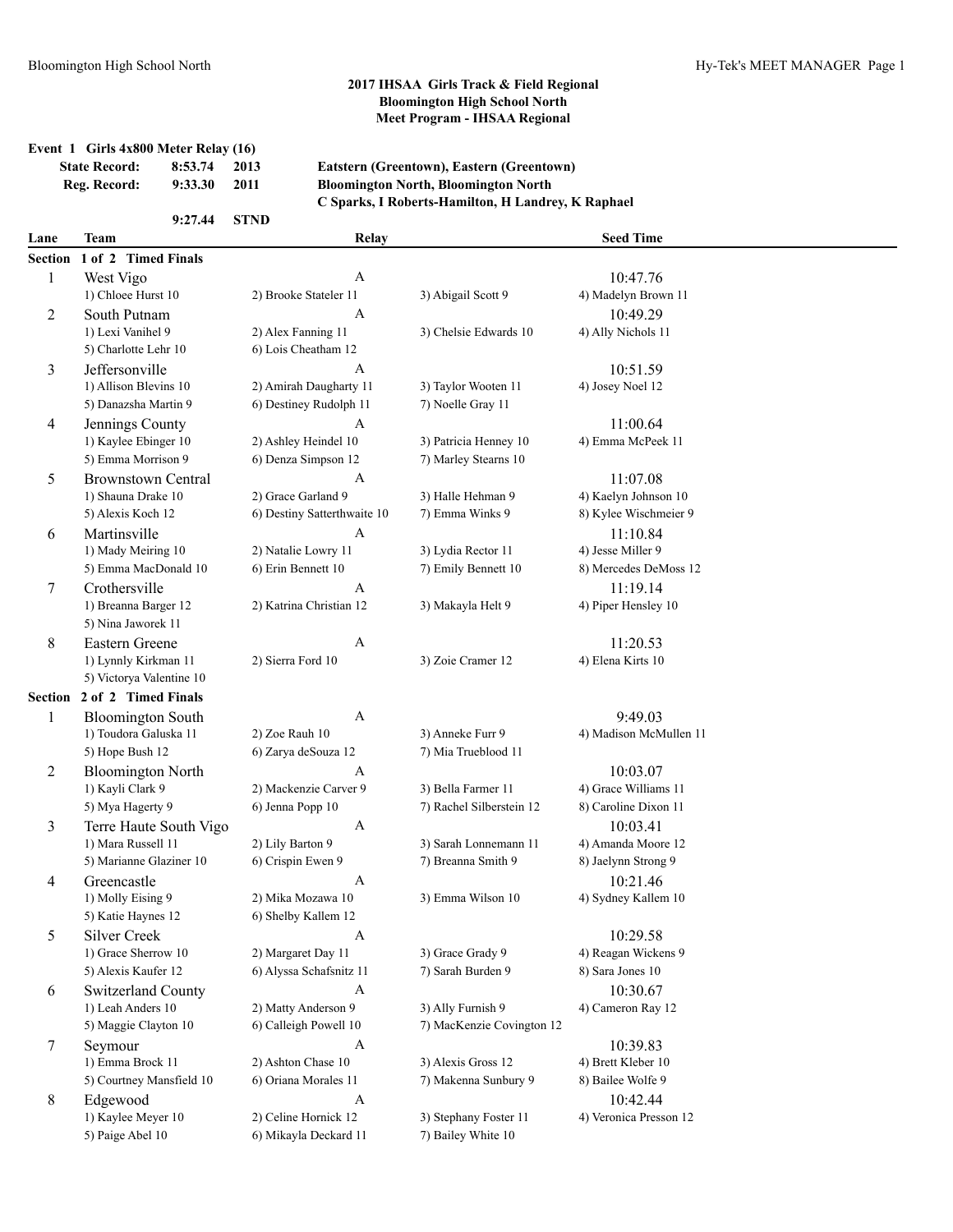## **Event 2 Girls 100 Meter Dash (16)**

**8 Advance: Top 2 Each Heat plus Next 4 Best Times**

|      | <b>State Record:</b><br>11.50<br>2016 | Lynna Irby, Pike                    |                  |  |
|------|---------------------------------------|-------------------------------------|------------------|--|
|      | Reg. Record:<br>11.90<br>1986         | Tonya Sedwick, Jeffersonville       |                  |  |
|      | <b>STND</b><br>12.34                  |                                     |                  |  |
| Lane | <b>Name</b>                           | Year School                         | <b>Seed Time</b> |  |
|      | Heat 1 of 2 Prelims                   |                                     |                  |  |
|      | Eleanor Wertz                         | <b>Brown County</b><br>12           | 13.43            |  |
| 2    | Bryanna Roach                         | Springs Valley<br>10                | 13.26            |  |
| 3    | Taylor Cole                           | Southwestern (Hanover)<br>11        | 12.95            |  |
| 4    | Aa'leiah Winford                      | Jeffersonville<br>9                 | 12.43            |  |
| 5    | Benedicte Nzombi-Fenner               | Rock Creek Academy<br>12            | 12.84            |  |
| 6    | <b>Bethany Rogers</b>                 | Terre Haute South Vigo<br>11        | 13.09            |  |
| 7    | Sarah Brewster                        | <b>Bedford North Lawrence</b><br>11 | 13.32            |  |
| 8    | Keridan Hollis                        | Greencastle<br>9                    | 13.63            |  |
|      | Heat 2 of 2 Prelims                   |                                     |                  |  |
| 1    | Liz Lenart                            | Seymour<br>10                       | 13.34            |  |
| 2    | Tamia Todd                            | Jeffersonville<br>10                | 13.20            |  |
| 3    | Alexis Harsh                          | Jennings County                     | 13.00            |  |
| 4    | Nicole Hutchcraft                     | Sullivan<br>12                      | 12.72            |  |
| 5    | <b>Brooklyn Snodgrass</b>             | <b>Brownstown Central</b><br>10     | 12.77            |  |
| 6    | Senna Hendricks                       | <b>Bloomington South</b><br>11      | 13.08            |  |
|      | Renayah Bailey                        | Rock Creek Academy<br>11            | 13.33            |  |
| 8    | Kathleen McCann                       | <b>Brown County</b><br>11           | 13.50            |  |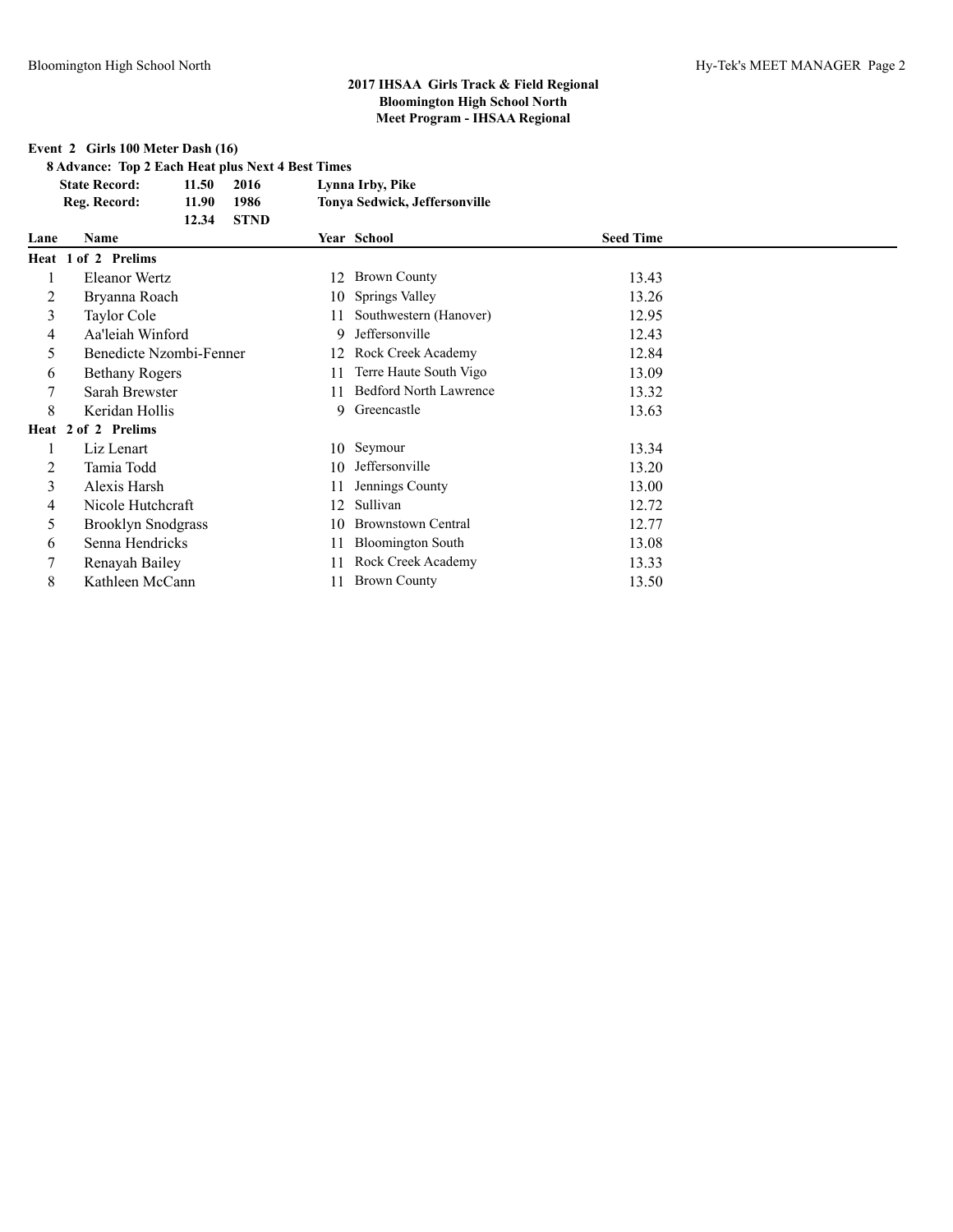**Event 3 Girls 100 Meter Hurdles (16)**

**8 Advance: Top 2 Each Heat plus Next 4 Best Times**

|      | <b>State Record:</b>    | 13.95 | 2005        |    | Vanneisha Ivy, Muncie Central            |                  |  |
|------|-------------------------|-------|-------------|----|------------------------------------------|------------------|--|
|      | Reg. Record:            | 14.20 | 1981        |    | <b>Caitlin Barnes, Bloomington North</b> |                  |  |
|      |                         | 15.00 | <b>STND</b> |    |                                          |                  |  |
| Lane | <b>Name</b>             |       |             |    | Year School                              | <b>Seed Time</b> |  |
|      | Heat 1 of 2 Prelims     |       |             |    |                                          |                  |  |
|      | Seelye Stoffregen       |       |             | 10 | Greencastle                              | 17.25            |  |
| 2    | Vivien Crimmins         |       |             | 11 | <b>Brown County</b>                      | 16.98            |  |
| 3    | Abby Denham             |       |             | 12 | White River Valley                       | 16.58            |  |
| 4    | Caitlyn Reynolds        |       |             | 10 | Springs Valley                           | 15.80            |  |
| 5    | Marie Terry             |       |             |    | Eastern (Pekin)                          | 16.25            |  |
| 6    | Maddy Ealy              |       |             |    | Terre Haute South Vigo                   | 16.84            |  |
| 7    | Alexis Cook             |       |             | 12 | Silver Creek                             | 17.11            |  |
| 8    | Marriya Henry           |       |             | 10 | Jeffersonville                           | 17.49            |  |
|      | Heat 2 of 2 Prelims     |       |             |    |                                          |                  |  |
|      | Shelby Hall             |       |             | 9  | Sullivan                                 | 17.27            |  |
| 2    | <b>Tayte Montsinger</b> |       |             |    | Charlestown                              | 16.99            |  |
| 3    | Haley Motsinger         |       |             | 12 | Salem                                    | 16.68            |  |
| 4    | Maddie Holland          |       |             | 12 | <b>Madison Consolidated</b>              | 15.96            |  |
| 5    | Jordan Monson           |       |             | 10 | <b>Bloomington South</b>                 | 16.20            |  |
| 6    | Elizabeth Radcliff      |       |             | 12 | Paoli                                    | 16.73            |  |
| 7    | Emiko Mcclaine          |       |             | 9  | <b>Bloomington South</b>                 | 17.03            |  |
| 8    | Devon Fischer           |       |             | 12 | Clay City                                | 17.48            |  |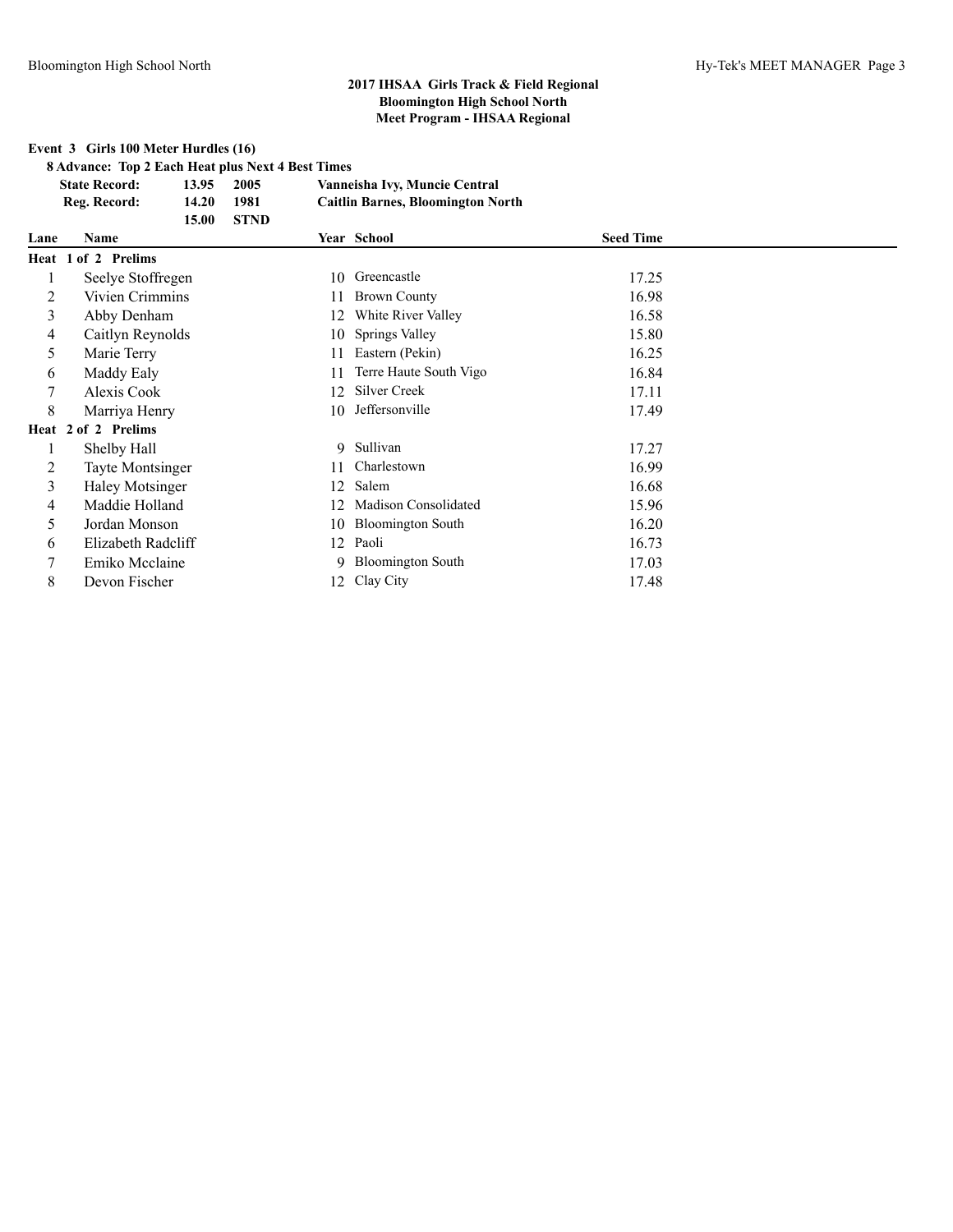**Event 4 Girls 200 Meter Dash (16)**

**8 Advance: Top 2 Each Heat plus Next 4 Best Times**

| <b>State Record:</b> | 23.12 | 1986 | <b>Maicel Malone, North Central (Indpls.)</b> |
|----------------------|-------|------|-----------------------------------------------|
| Reg. Record:         | 24.20 | 1986 | Tonya Sedwick, Jeffersonville                 |

|      | <b>STND</b><br>25.29    |    |                               |                  |  |
|------|-------------------------|----|-------------------------------|------------------|--|
| Lane | <b>Name</b>             |    | Year School                   | <b>Seed Time</b> |  |
|      | Heat 1 of 2 Prelims     |    |                               |                  |  |
|      | Naimah Slaughter        | 10 | Rock Creek Academy            | 28.18            |  |
| 2    | Chaiela Edinburgh       | 10 | Terre Haute South Vigo        | 27.64            |  |
| 3    | Paige Chitwood          | 11 | <b>Bloomington North</b>      | 27.61            |  |
| 4    | Aa'leiah Winford        | 9  | Jeffersonville                | 25.37            |  |
| 5    | Eden Siples             | 10 | Northview                     | 26.95            |  |
| 6    | Senna Hendricks         |    | <b>Bloomington South</b>      | 26.99            |  |
|      | Kaitlyn Bowles          | 10 | Martinsville                  | 28.01            |  |
| 8    | Bethany Hudson          |    | 10 Mitchell                   | 28.82            |  |
|      | Heat 2 of 2 Prelims     |    |                               |                  |  |
|      | <b>Taylor Storm</b>     | 9  | <b>Bloomington North</b>      | 28.14            |  |
| 2    | Sarah Brewster          |    | <b>Bedford North Lawrence</b> | 27.69            |  |
| 3    | Jhala Henry             | 12 | Jeffersonville                | 27.18            |  |
| 4    | Kathleen McCann         |    | <b>Brown County</b>           | 26.60            |  |
| 5    | Nicole Hutchcraft       | 12 | Sullivan                      | 26.72            |  |
| 6    | Benedicte Nzombi-Fenner | 12 | Rock Creek Academy            | 27.09            |  |
|      | Alanna Nelson           | 11 | Springs Valley                | 27.82            |  |
| 8    | Adenine Kao             | 11 | <b>Bloomington South</b>      | NT               |  |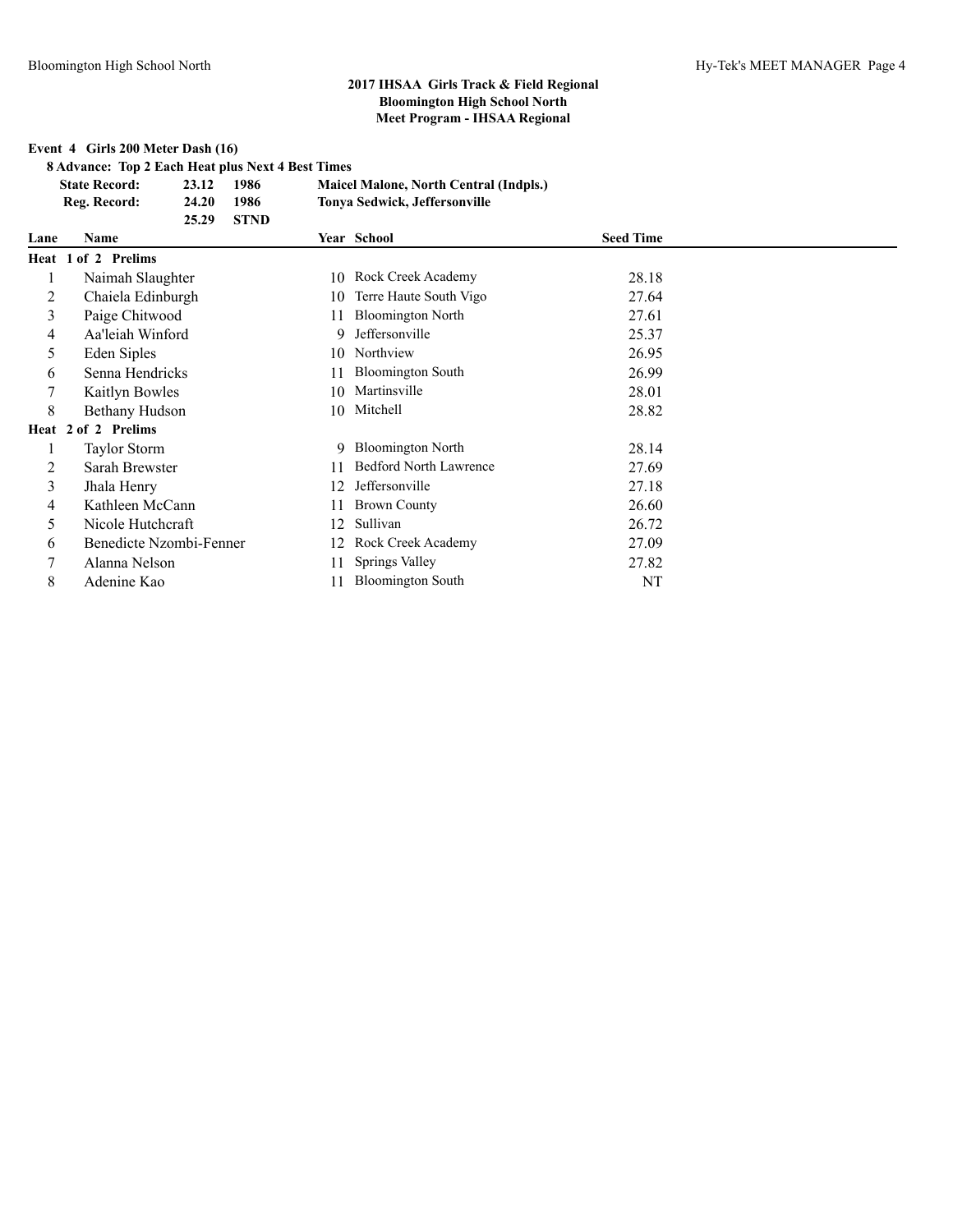**Event 5 Girls 1600 Meter Run (16)**

| <b>State Record:</b><br>2011<br>4:43.46 |                             |         | <b>Waverly Neer, Culver Academies</b> |    |                                             |                  |  |
|-----------------------------------------|-----------------------------|---------|---------------------------------------|----|---------------------------------------------|------------------|--|
|                                         | Reg. Record:                | 4:58.00 | 1984                                  |    | <b>Stephanie Bassett, Bloomington North</b> |                  |  |
| Lane                                    | Name                        | 4:59.75 | <b>STND</b>                           |    | Year School                                 | <b>Seed Time</b> |  |
|                                         | Section 1 of 1 Timed Finals |         |                                       |    |                                             |                  |  |
|                                         | Alexis Laswell              |         |                                       |    | 10 Clay City                                | 5:33.32          |  |
| 2                                       | Mya Hagerty                 |         |                                       | 9. | <b>Bloomington North</b>                    | 5:42.65          |  |
| 3                                       | Emma Wilson                 |         |                                       | 10 | Greencastle                                 | 5:16.09          |  |
| 4                                       | Grace Williams              |         |                                       |    | <b>Bloomington North</b>                    | 5:19.04          |  |
| 5                                       | Zarva deSouza               |         |                                       | 12 | <b>Bloomington South</b>                    | 5:20.01          |  |
| 6                                       | <b>Ashton Chase</b>         |         |                                       | 10 | Seymour                                     | 5:22.46          |  |
|                                         | Olivia Graebe               |         |                                       |    | New Washington                              | 5:43.12          |  |
| 8                                       | Brookyn Hey                 |         |                                       | 11 | Owen Valley                                 | 5:45.95          |  |
| 9                                       | Cierra Bell                 |         |                                       |    | 9 Mitchell                                  | 5:47.55          |  |
| 10                                      | Sydney Kallem               |         |                                       | 10 | Greencastle                                 | 5:51.85          |  |
| 11                                      | Breanna Barger              |         |                                       | 12 | Crothersville                               | 5:52.42          |  |
| 12                                      | Zoe Rauh                    |         |                                       | 10 | <b>Bloomington South</b>                    | NT               |  |
| 13                                      | Luka Popoff                 |         |                                       | 9. | Terre Haute South Vigo                      | 5:56.70          |  |
| 14                                      | Mercedes DeMoss             |         |                                       |    | Martinsville                                | 5:56.88          |  |
| 15                                      | Harper Watson               |         |                                       |    | Madison Consolidated                        | 6:07.38          |  |
| 16                                      | <b>Allison Blevins</b>      |         |                                       | 10 | Jeffersonville                              | 6:07.46          |  |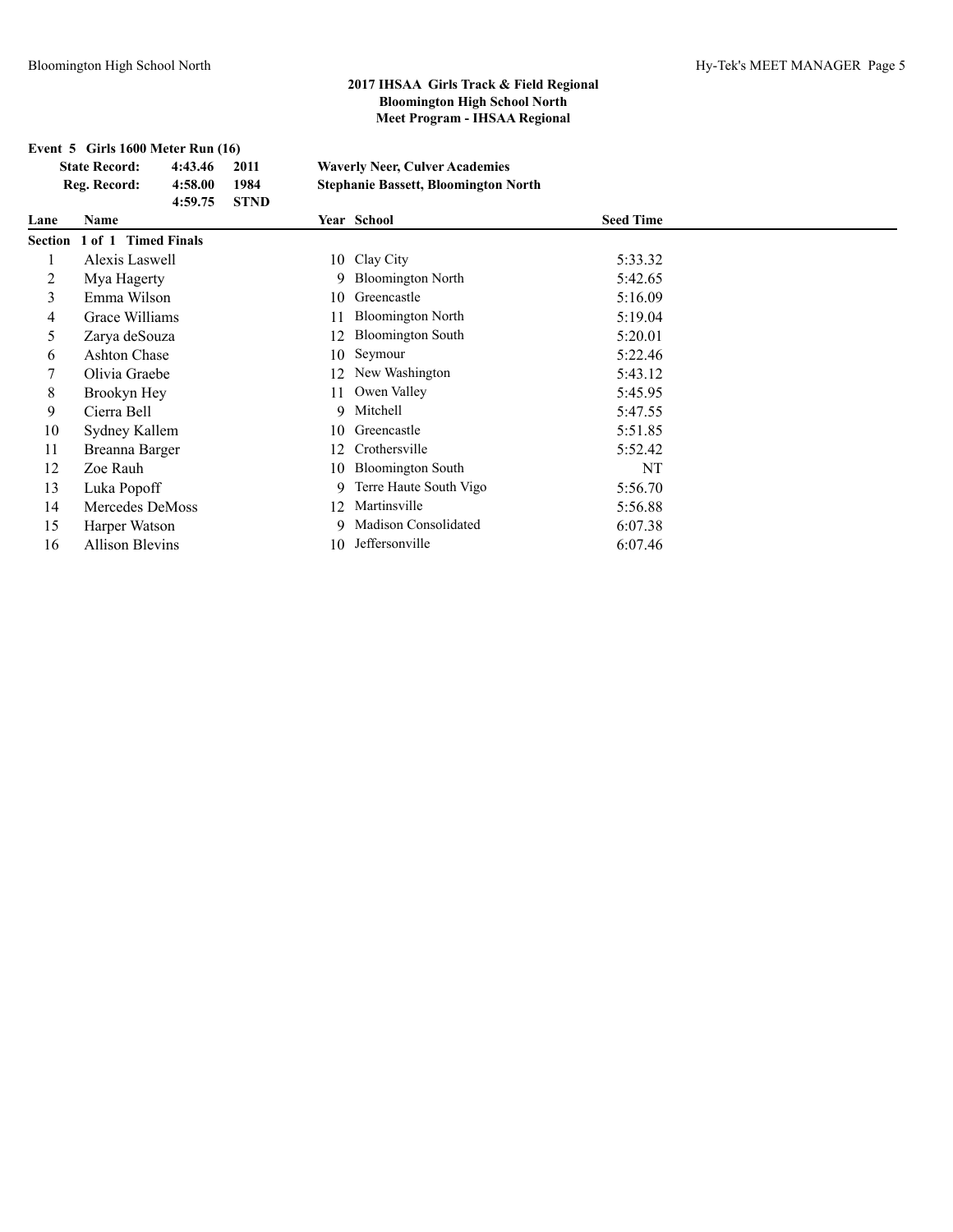### **Event 6 Girls 4x100 Meter Relay (16)**

| <b>State Record:</b> | 45.75 2003 |        |  |
|----------------------|------------|--------|--|
| Reg. Record:         | 48.54      | - 2016 |  |
|                      |            |        |  |

**48.41 STND**

**State Record: 45.75 2003 Fort Wayne Northrop, Fort Wayne Northrop Reg. Record: 48.54 2016 Bloomington South, Bloomington So. A Kao, M Cummings, C Bomba, M Grabowski**

| Lane           | <b>Team</b>                                   | Relay                                     |                                                     | <b>Seed Time</b>                      |  |
|----------------|-----------------------------------------------|-------------------------------------------|-----------------------------------------------------|---------------------------------------|--|
| <b>Section</b> | 1 of 2 Timed Finals                           |                                           |                                                     |                                       |  |
| $\mathbf{1}$   | North Putnam                                  | $\boldsymbol{A}$                          |                                                     | 54.05                                 |  |
| 2              | Charlestown                                   | $\mathbf{A}$                              |                                                     | 53.50                                 |  |
|                | 1) Mackenzie Byrnes 10                        | 2) Carley Conway 9                        | 3) Jenna Daniel 12                                  | 4) Ilayah Keltner 11                  |  |
|                | 5) Valerie Webb 10                            |                                           |                                                     |                                       |  |
| 3              | Seymour                                       | A                                         |                                                     | 52.96                                 |  |
|                | 1) Avery DeHart 10                            | 2) Mekenna Fee 10                         | 3) Belen Garcia 9                                   | 4) Alexis Gross 12                    |  |
|                | 5) Liz Lenart 10                              | 6) Megan Ritz 10                          | 7) Jalen Snider 10                                  | 8) Yesenia Varela 10                  |  |
| 4              | <b>Brownstown Central</b>                     | A                                         |                                                     | 52.47                                 |  |
|                | 1) Keeli Darlage 9                            | 2) Tayler Garland 10                      | 3) Madison Klinge 11                                | 4) Sophie Kreis 11                    |  |
|                | 5) Brooklyn Snodgrass 10                      | 6) Shelby Stuckwisch 11                   | 7) Kristen Stuckwisch 11                            | 8) Kylee Wischmeier 9                 |  |
| 5              | Rock Creek Academy                            | A                                         |                                                     | 52.68                                 |  |
|                | 1) Renayah Bailey 11                          | 2) Alexis Barnes-Davies 10                | 3) Benedicte Nzombi-Fenner 124) Naimah Slaughter 10 |                                       |  |
|                | 5) Hannah Baker 10                            |                                           |                                                     |                                       |  |
| 6              | <b>Springs Valley</b>                         | A                                         |                                                     | 52.89                                 |  |
|                | 1) Alanna Nelson 11                           | 2) Lauren Orr 10                          | 3) Caitlyn Reynolds 10                              | 4) Bryanna Roach 10                   |  |
|                | 5) Addison Stailey 9                          | 6) Sydney Tucker 9                        |                                                     |                                       |  |
| 7              | Jennings County                               | $\boldsymbol{A}$                          |                                                     | 53.65                                 |  |
|                | 1) Naomi Beal 10                              | 2) Alana Daeger 10                        | 3) Amy Gasper 12                                    | 4) Jennifer Gilliam 12                |  |
|                | 5) Taylor Hamilton 9                          | 6) Alexis Harsh 11                        | 7) Denza Simpson 12                                 |                                       |  |
| 8              | <b>Silver Creek</b>                           | A                                         |                                                     | 53.84                                 |  |
|                | 1) Haley Baxter 12<br>5) Victoria Hutchings 9 | 2) Alexis Cook 12<br>6) Kiersten Jewell 9 | 3) Hannah Dudley 10<br>7) Claire Gabbard 9          | 4) Abby May 12<br>8) Lexi McLemore 11 |  |
| <b>Section</b> | 2 of 2 Timed Finals                           |                                           |                                                     |                                       |  |
|                | Martinsville                                  | A                                         |                                                     | 51.87                                 |  |
| 1              | 1) Haley Moore 10                             | 2) Kaitlyn Bowles 10                      | 3) Liz Cheatham 11                                  | 4) Morgan Kendall 10                  |  |
|                | 5) Emmah Keller 10                            | 6) Miriam Kapfinger 11                    | 7) Briana Waltz 9                                   |                                       |  |
| 2              | <b>Bloomington North</b>                      | $\mathbf{A}$                              |                                                     | 51.26                                 |  |
|                | 1) Hadley Abram 9                             | 2) Paige Chitwood 11                      | 3) Zoe Mantha 10                                    | 4) Taylor Storm 9                     |  |
|                | 5) Lacee Freeman 9                            | 6) Sydney Feagans 9                       | 7) Shelby Storm 10                                  | 8) Jazmyne Vann-Mincy 9               |  |
| 3              | <b>Bloomington South</b>                      | $\boldsymbol{A}$                          |                                                     | 51.00                                 |  |
|                | 1) Riley Roberts 9                            | 2) Megan Johnson 12                       | 3) Adenine Kao 11                                   | 4) Senna Hendricks 11                 |  |
|                | 5) Lauren Leal 11                             | 6) Taryn Gilpin 10                        |                                                     |                                       |  |
| 4              | Jeffersonville                                | $\mathbf{A}$                              |                                                     | 49.68                                 |  |
|                | 1) Jhala Henry 12                             | 2) Callista Tate 10                       | 3) Tamia Todd 10                                    | 4) Aa'leiah Winford 9                 |  |
|                | 5) I'Leese Stevenson 11                       | 6) Danaeja Brown 10                       | 7) Evelynn Clay 11                                  | 8) Mariah Owens 11                    |  |
| 5              | Terre Haute South Vigo                        | A                                         |                                                     | 50.27                                 |  |
|                | 1) Chaiela Edinburgh 10                       | 2) Naiya Carmichael 10                    | 3) Bethany Rogers 11                                | 4) Emily Kerr 10                      |  |
|                | 5) Molly Essig 12                             | 6) Shauna Patterson 9                     | 7) Maddy Ealy 11                                    |                                       |  |
| 6              | <b>Brown County</b>                           | $\mathbf{A}$                              |                                                     | 50.90                                 |  |
|                | 1) Vivien Crimmins 11                         | 2) Eleanor Wertz 12                       | 3) Marley Nickels 9                                 | 4) Kathleen McCann 11                 |  |
|                | 5) Maddy Westcott 10                          | 6) Gabby Wright 9                         |                                                     |                                       |  |
| 7              | Sullivan                                      | $\mathbf{A}$                              |                                                     | 51.63                                 |  |
|                | 1) Abigayle Hall 10                           | 2) Whitnee Newby 10                       | 3) Shelby Hall 9                                    | 4) Nicole Hutchcraft 12               |  |
|                | 5) Kolbi Mahurin 11                           |                                           |                                                     |                                       |  |
| 8              | Terre Haute North Vigo                        | A                                         |                                                     | 52.24                                 |  |
|                | 1) Stephanie Williams 12                      | 2) Hannah Bullard 10                      | 3) Courtney Bullard 9                               | 4) Lauren Keith 9                     |  |
|                | 5) Jessica Terrell 9                          | 6) Laurel Staub 10                        |                                                     |                                       |  |
|                |                                               |                                           |                                                     |                                       |  |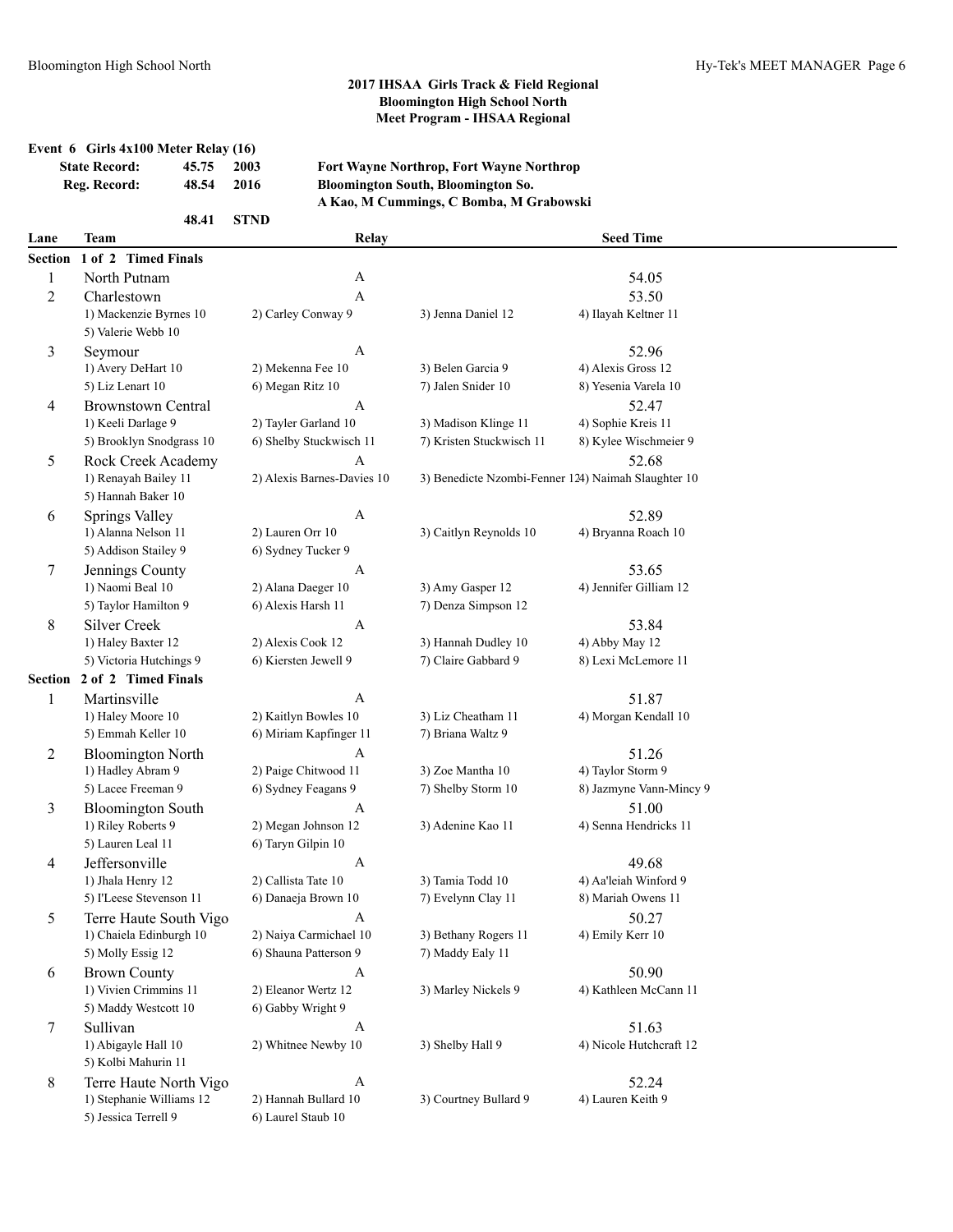| Event 7 Girls 400 Meter Dash (16) |                             |       |             |    |                                               |                  |  |  |
|-----------------------------------|-----------------------------|-------|-------------|----|-----------------------------------------------|------------------|--|--|
|                                   | <b>State Record:</b>        | 52.42 | 1986        |    | <b>Maicel Malone, North Central (Indpls.)</b> |                  |  |  |
|                                   | Reg. Record:                | 56.73 | 2000        |    | Andrea Cartwright, Jeffersonville             |                  |  |  |
|                                   |                             | 57.45 | <b>STND</b> |    |                                               |                  |  |  |
| Lane                              | <b>Name</b>                 |       |             |    | Year School                                   | <b>Seed Time</b> |  |  |
|                                   | Section 1 of 2 Timed Finals |       |             |    |                                               |                  |  |  |
| 1                                 | Mia Trueblood               |       |             | 11 | <b>Bloomington South</b>                      | 1:04.49          |  |  |
| 2                                 | Whitnee Newby               |       |             | 10 | Sullivan                                      | 1:04.38          |  |  |
| 3                                 | Liz Cheatham                |       |             | 11 | Martinsville                                  | 1:04.14          |  |  |
| 4                                 | Jaylah Mays                 |       |             | 9  | Scottsburg                                    | 1:02.92          |  |  |
| 5                                 | Alyssa Milah                |       |             | 9  | Edgewood                                      | 1:03.71          |  |  |
| 6                                 | Hadleigh Smith              |       |             | 11 | Orleans                                       | 1:03.81          |  |  |
| 7                                 | Caroline Dixon              |       |             | 11 | <b>Bloomington North</b>                      | 1:04.49          |  |  |
| 8                                 | Ashley Wight                |       |             | 9  | Charlestown                                   | 1:04.56          |  |  |
| <b>Section</b>                    | 2 of 2 Timed Finals         |       |             |    |                                               |                  |  |  |
| 1                                 | Alanna Nelson               |       |             | 11 | Springs Valley                                | 1:02.39          |  |  |
| 2                                 | Javenique Roberts           |       |             | 9  | <b>Bloomington North</b>                      | 1:02.18          |  |  |
| 3                                 | Skylar Tucker               |       |             | 11 | Linton-Stockton                               | 1:01.72          |  |  |
| 4                                 | Eden Siples                 |       |             | 10 | Northview                                     | 59.67            |  |  |
| 5                                 | Jhala Henry                 |       |             | 12 | Jeffersonville                                | 1:00.72          |  |  |
| 6                                 | Taylor Cole                 |       |             | 11 | Southwestern (Hanover)                        | 1:01.14          |  |  |
| 7                                 | Chelsie Edwards             |       |             | 10 | South Putnam                                  | 1:02.19          |  |  |
| 8                                 | Kristen Stuckwisch          |       |             | 11 | <b>Brownstown Central</b>                     | 1:02.83          |  |  |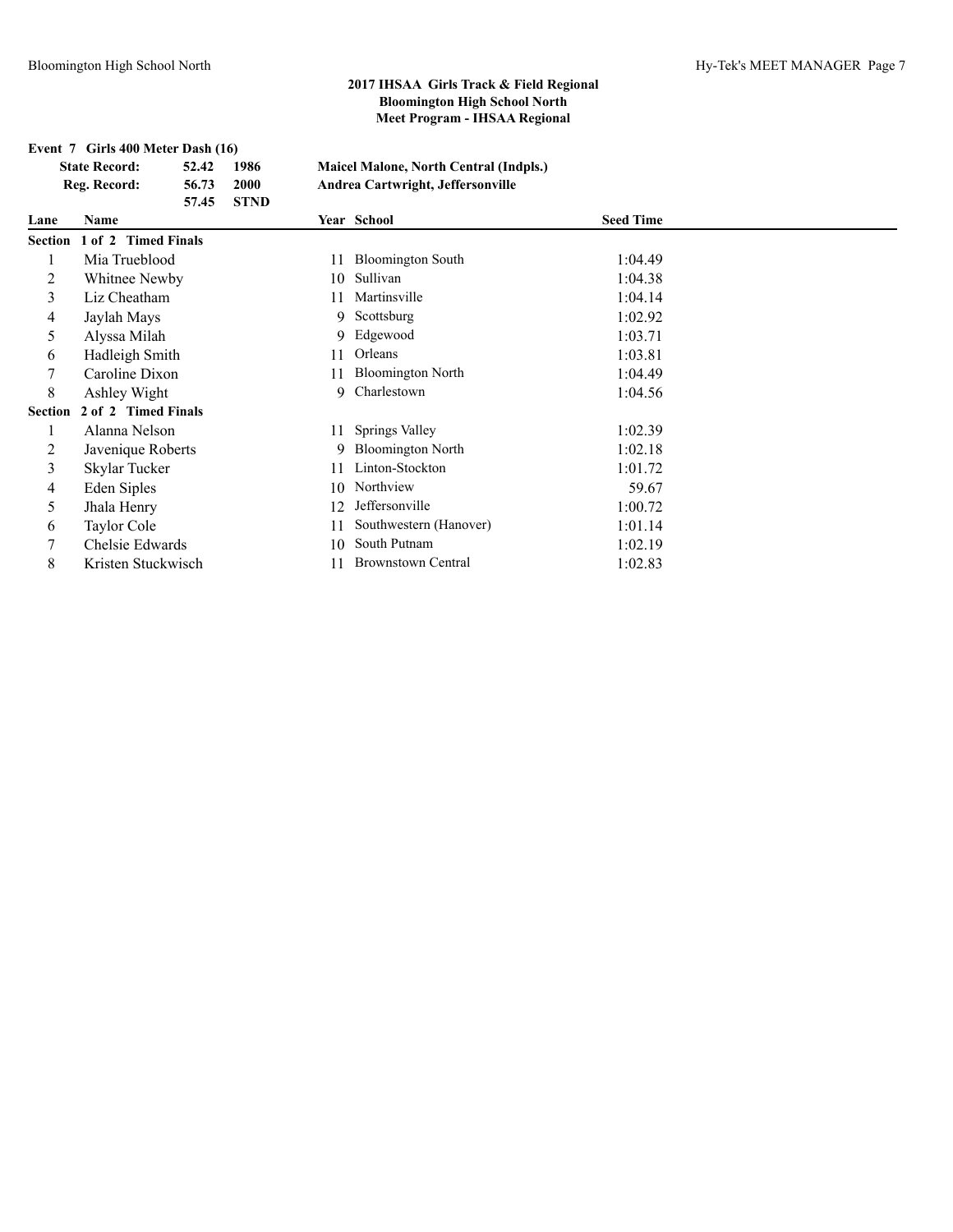|                | Event 8 Girls 300 Meter Hurdles (16) |             |                                   |                  |  |  |  |  |
|----------------|--------------------------------------|-------------|-----------------------------------|------------------|--|--|--|--|
|                | <b>State Record:</b><br>41.36        | 2014        | Symone Black, Ft. Wayne Concordia |                  |  |  |  |  |
|                | Reg. Record:<br>43.96                | 2015        | Keri Ertel, Jennings Cou          |                  |  |  |  |  |
|                | 45.36                                | <b>STND</b> |                                   |                  |  |  |  |  |
| Lane           | <b>Name</b>                          |             | Year School                       | <b>Seed Time</b> |  |  |  |  |
|                | Section 1 of 2 Timed Finals          |             |                                   |                  |  |  |  |  |
| 1              | Noelle Gray                          | 11          | Jeffersonville                    | 51.14            |  |  |  |  |
| 2              | Emma Saunders                        | 9           | Terre Haute North Vigo            | 50.32            |  |  |  |  |
| 3              | Shelby Hall                          | 9           | Sullivan                          | 50.29            |  |  |  |  |
| 4              | Katrina Christian                    | 12          | Crothersville                     | 49.42            |  |  |  |  |
| 5              | Grace Grady                          | 9           | Silver Creek                      | 49.58            |  |  |  |  |
| 6              | Ally Furnish                         | 9           | <b>Switzerland County</b>         | 50.23            |  |  |  |  |
| 7              | <b>Haley Motsinger</b>               | 12          | Salem                             | 50.52            |  |  |  |  |
| 8              | Madison Klinge                       | 11          | <b>Brownstown Central</b>         | 51.31            |  |  |  |  |
| <b>Section</b> | 2 of 2 Timed Finals                  |             |                                   |                  |  |  |  |  |
| 1              | Kayli Clark                          | 9           | <b>Bloomington North</b>          | 48.51            |  |  |  |  |
| 2              | Molly Essig                          | 12          | Terre Haute South Vigo            | 48.03            |  |  |  |  |
| 3              | Abby Denham                          | 12          | White River Valley                | 47.58            |  |  |  |  |
| 4              | Jordan Monson                        | 10          | <b>Bloomington South</b>          | 45.64            |  |  |  |  |
| 5              | Caitlyn Reynolds                     | 10          | Springs Valley                    | 46.82            |  |  |  |  |
| 6              | Marie Terry                          | 11          | Eastern (Pekin)                   | 47.52            |  |  |  |  |
| 7              | Emiko Mcclaine                       | 9           | <b>Bloomington South</b>          | 48.38            |  |  |  |  |
| 8              | Leah Partin                          | 11          | <b>Madison Consolidated</b>       | 48.81            |  |  |  |  |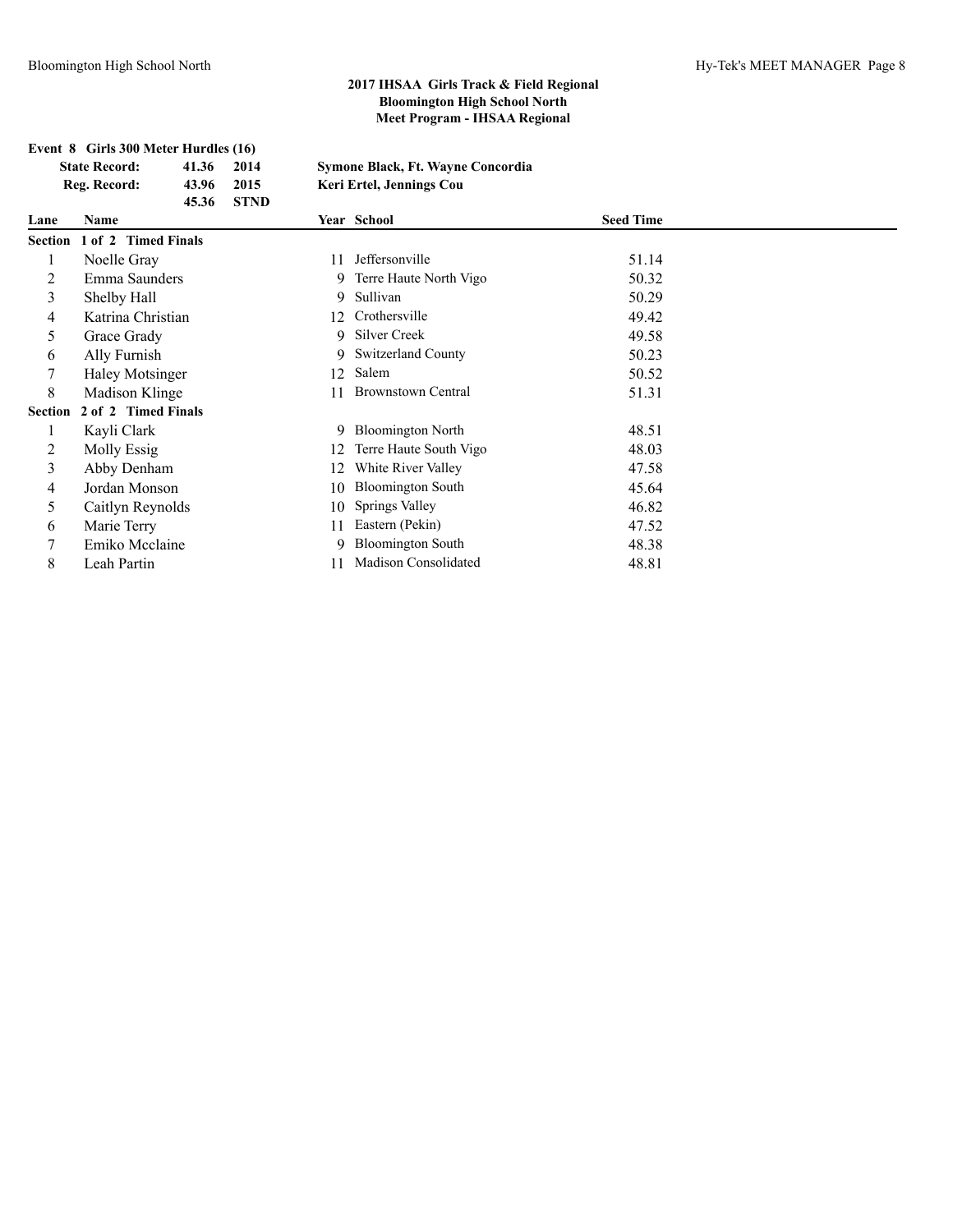**Event 9 Girls 800 Meter Run (16)**

| <b>State Record:</b><br>2:07.91<br>2013<br><b>Brittany Neeley, Eastern (Greentown)</b> |                     |         |             |    |                                       |                  |  |
|----------------------------------------------------------------------------------------|---------------------|---------|-------------|----|---------------------------------------|------------------|--|
|                                                                                        | Reg. Record:        | 2:12.20 | 1984        |    | <b>Rachell Roberts, Columbus East</b> |                  |  |
|                                                                                        |                     | 2:16.66 | <b>STND</b> |    |                                       |                  |  |
| Lane                                                                                   | Name                |         |             |    | Year School                           | <b>Seed Time</b> |  |
| Section                                                                                | 1 of 1 Timed Finals |         |             |    |                                       |                  |  |
| $1-1A$                                                                                 | Toudora Galuska     |         |             |    | <b>Bloomington South</b>              | 2:23.82          |  |
| $5-1B$                                                                                 | Zarya deSouza       |         |             | 12 | <b>Bloomington South</b>              | 2:29.18          |  |
| $9-1C$                                                                                 | Amanda Moore        |         |             | 12 | Terre Haute South Vigo                | 2:34.41          |  |
| $13-1D$                                                                                | Breanna Barger      |         |             | 12 | Crothersville                         | 2:35.43          |  |
| $2-2A$                                                                                 | Mackenzie Carver    |         |             | 9  | <b>Bloomington North</b>              | 2:26.33          |  |
| $6-2B$                                                                                 | Ally Nichols        |         |             | 11 | South Putnam                          | 2:31.06          |  |
| $10-2C$                                                                                | Margaret Day        |         |             | 11 | Silver Creek                          | 2:34.48          |  |
| $14-2D$                                                                                | Mary Gatrell        |         |             | 10 | Terre Haute North Vigo                | 2:35.98          |  |
| $3-3A$                                                                                 | Jacy Collins        |         |             | 9  | Shakamak                              | 2:28.03          |  |
| $7-3B$                                                                                 | Mara Russell        |         |             | 11 | Terre Haute South Vigo                | 2:32.42          |  |
| $11-3C$                                                                                | Bella Farmer        |         |             | 11 | <b>Bloomington North</b>              | 2:34.57          |  |
| $15-3D$                                                                                | Lauren Thomas       |         |             | 9. | Clay City                             | 2:36.80          |  |
| $4-4A$                                                                                 | Leah Anders         |         |             | 10 | <b>Switzerland County</b>             | 2:28.50          |  |
| $8-4B$                                                                                 | Emma Brock          |         |             | 11 | Seymour                               | 2:33.66          |  |
| $12-4C$                                                                                | Lauren Jeffries     |         |             | 9. | Scottsburg                            | 2:34.99          |  |
| $16-4D$                                                                                | Oriana Morales      |         |             | 11 | Seymour                               | 2:39.43          |  |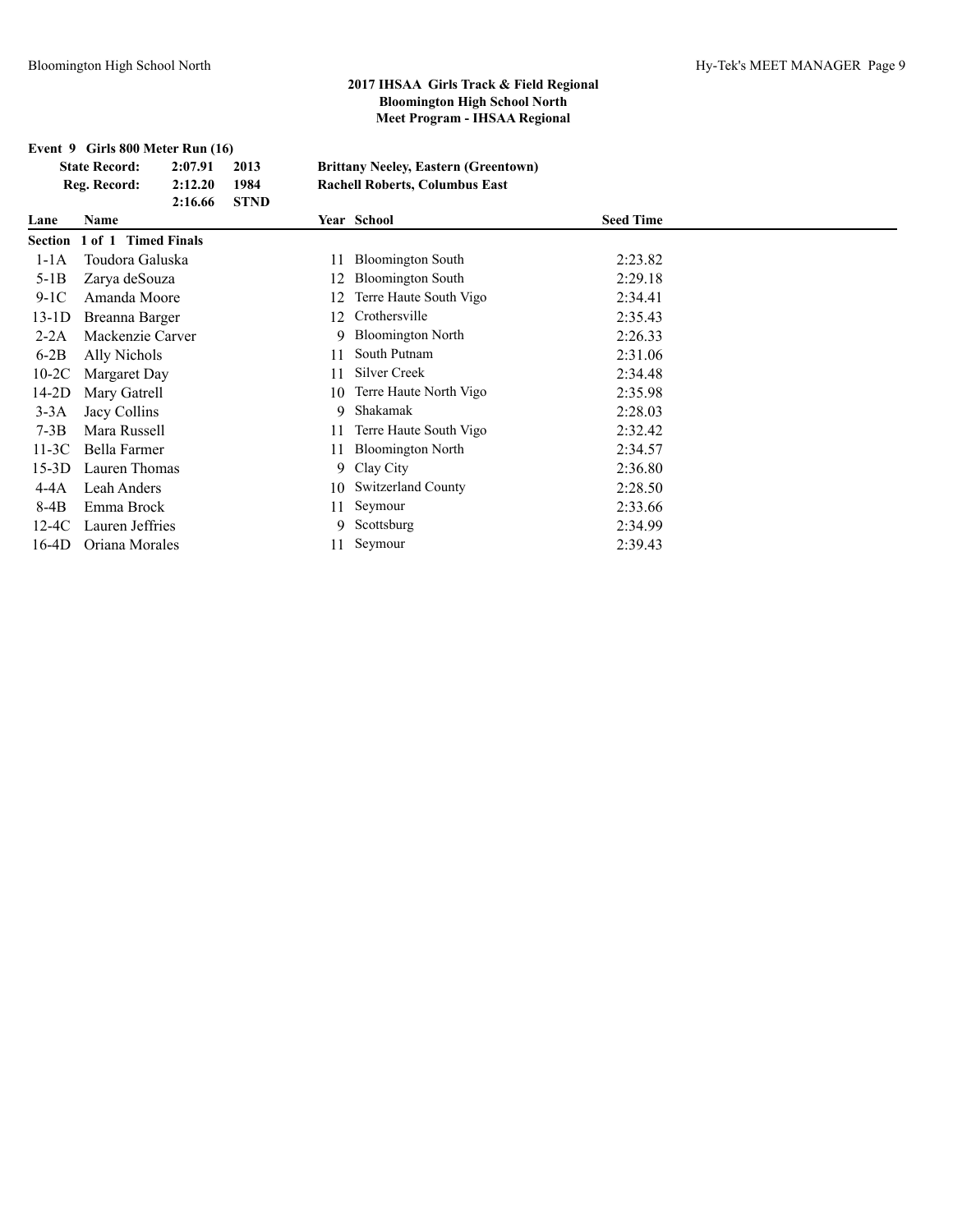|      | Event 10 Girls 3200 Meter Run (16)<br><b>State Record:</b><br>10:11.20<br>Reg. Record:<br>10:50.55<br>10:55.05 | 2015<br>2016<br><b>STND</b> | Anna Rohrer, Mishawaka<br><b>Emma Wilson, Greencastle</b> |                  |
|------|----------------------------------------------------------------------------------------------------------------|-----------------------------|-----------------------------------------------------------|------------------|
| Lane | <b>Name</b>                                                                                                    |                             | Year School                                               | <b>Seed Time</b> |
|      | Section 1 of 1 Timed Finals                                                                                    |                             |                                                           |                  |
| 1    | Jennifer Ramirez                                                                                               | 9                           | <b>Bedford North Lawrence</b>                             | 12:20.23         |
| 2    | Olivia Graebe                                                                                                  | 12                          | New Washington                                            | 12:23.66         |
| 3    | Emma Wilson                                                                                                    | 10                          | Greencastle                                               | 10:56.64         |
| 4    | Lily Barton                                                                                                    | 9                           | Terre Haute South Vigo                                    | 11:57.15         |
| 5    | Grace Williams                                                                                                 | 11                          | <b>Bloomington North</b>                                  | 12:02.37         |
| 6    | Alexa Gebhardt                                                                                                 | 11                          | <b>Bloomington North</b>                                  | 12:18.32         |
| 7    | Anneke Furr                                                                                                    | 9                           | <b>Bloomington South</b>                                  | 12:26.84         |
| 8    | Torran Bomba                                                                                                   | 11                          | <b>Bloomington South</b>                                  | 12:32.93         |
| 9    | Alexis Laswell                                                                                                 | 10                          | Clay City                                                 | 12:36.84         |
| 10   | Makenna Sunbury                                                                                                | 9                           | Seymour                                                   | 12:51.79         |
| 11   | Sydney Kallem                                                                                                  | 10                          | Greencastle                                               | 12:53.21         |
| 12   | Elizabeth Bredeweg                                                                                             | 12                          | Shakamak                                                  | 12:59.34         |
| 13   | Cierra Bell                                                                                                    | 9                           | Mitchell                                                  | 13:03.75         |
| 14   | Taylor Wooten                                                                                                  | 11                          | Jeffersonville                                            | 13:06.92         |
| 15   | Kaelyn Johnson                                                                                                 | 10                          | <b>Brownstown Central</b>                                 | 13:08.09         |
| 16   | Alyssa Schafsnitz                                                                                              | 11                          | Silver Creek                                              | 13:25.19         |
|      |                                                                                                                |                             |                                                           |                  |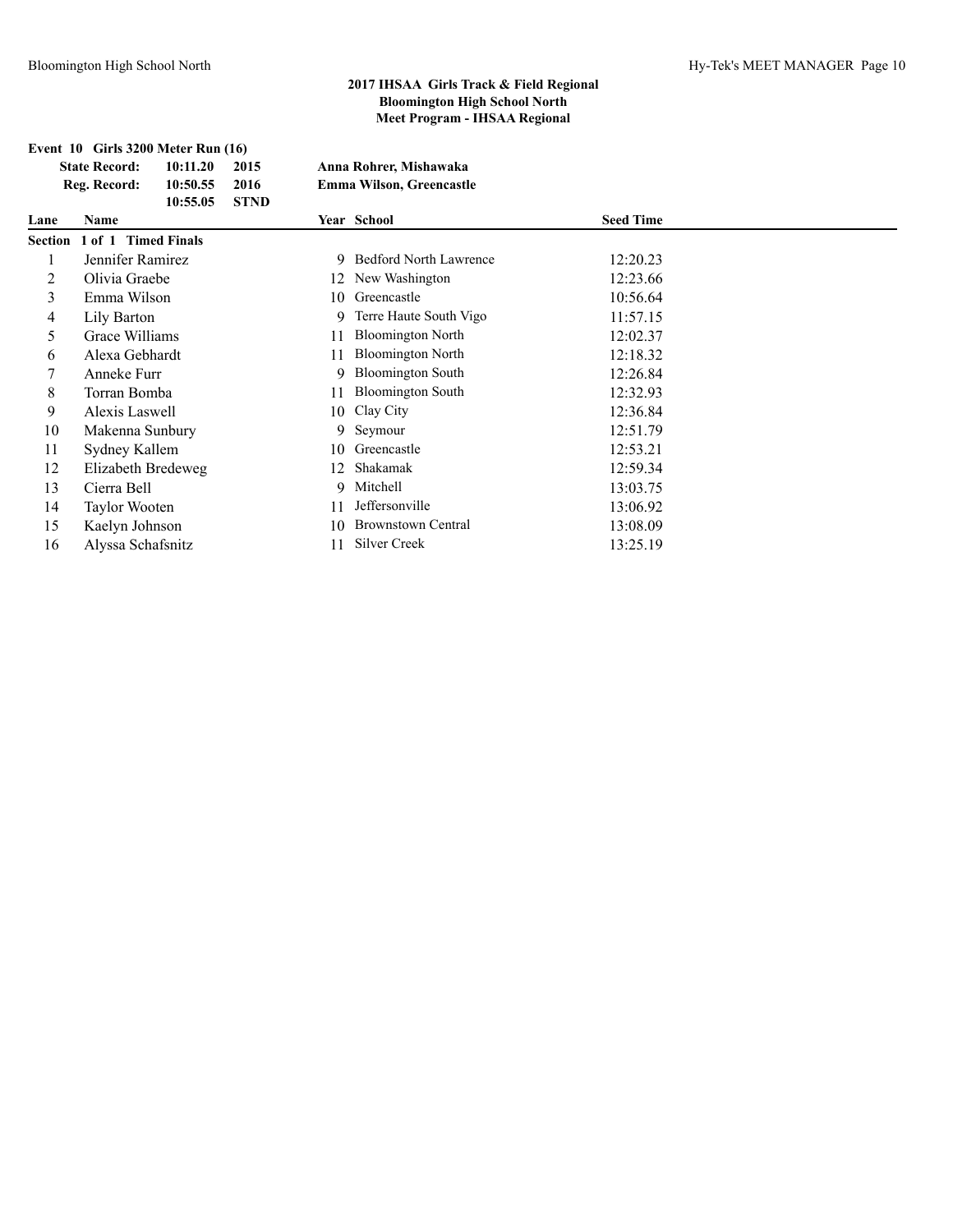**Event 11 Girls 4x400 Meter Relay (16)**

| <b>State Record:</b><br>3:47.37 |                             | 2011<br><b>Lawrence North, Lawrence North</b> |                         |       |                                           |                       |
|---------------------------------|-----------------------------|-----------------------------------------------|-------------------------|-------|-------------------------------------------|-----------------------|
|                                 | Reg. Record:                | 4:00.59                                       | 2014                    |       | <b>Bloomington North, Bloomington No.</b> |                       |
|                                 |                             |                                               |                         |       | T Clements, G Heeb, J Campbell, K Raphael |                       |
|                                 |                             | 3:58.93                                       | <b>STND</b>             |       |                                           |                       |
| Lane                            | Team                        |                                               |                         | Relay |                                           | <b>Seed Time</b>      |
| <b>Section</b>                  | 1 of 2 Timed Finals         |                                               |                         |       |                                           |                       |
| 1                               | <b>Brown County</b>         |                                               |                         | A     |                                           | 4:28.01               |
|                                 | 1) Eleanor Wertz 12         |                                               | 2) Kathleen McCann 11   |       | 3) Madison Fields 12                      | 4) Isabel Rygiel 9    |
|                                 | 5) Marley Nickels 9         |                                               | 6) Chloe Lee 9          |       | 7) Maddy Westcott 10                      |                       |
| 2                               | <b>Madison Consolidated</b> |                                               |                         | A     |                                           | 4:27.92               |
|                                 | 1) Maddie Holland 12        |                                               | 2) Abby Kelley 9        |       | 3) Grace Marshall 10                      | 4) Leah Partin 11     |
|                                 | 5) Harper Watson 9          |                                               | 6) Clare Wilber 9       |       |                                           |                       |
| 3                               | Clay City                   |                                               |                         | A     |                                           | 4:27.14               |
|                                 | 1) Lauren Thomas 9          |                                               | 2) Avee Jeffers 11      |       | 3) Devon Fischer 12                       | 4) Alexis Laswell 10  |
|                                 | 5) Jaylynn Scott 9          |                                               |                         |       |                                           |                       |
| $\overline{4}$                  | Edgewood                    |                                               |                         | A     |                                           | 4:24.26               |
|                                 | 1) Alyssa Milah 9           |                                               | 2) Kaylee Meyer 10      |       | 3) Veronica Presson 12                    | 4) Stephany Foster 11 |
|                                 | 5) Mikayla Deckard 11       |                                               | 6) Paige Abel 10        |       | 7) Celine Hornick 12                      | 8) Bailey White 10    |
| 5                               | Sullivan                    |                                               |                         | A     |                                           | 4:25.07               |
|                                 | 1) Emily Greggs 12          |                                               | 2) Shelby Hall 9        |       | 3) Whitnee Newby 10                       | 4) Abigayle Hall 10   |
|                                 | 5) Kolbi Mahurin 11         |                                               | 6) Nicole Hutchcraft 12 |       |                                           |                       |
| 6                               | Seymour                     |                                               |                         | A     |                                           | 4:26.27               |
|                                 | 1) Jessica Blevins 10       |                                               | 2) Emma Brock 11        |       | 3) Alexis Gross 12                        | 4) Brett Kleber 10    |

|   | 1) Emily Greggs 12      | 2) Shelby Hall 9        | 3) Whitnee Newby 10  | 4) Abigayle Hall 1 |
|---|-------------------------|-------------------------|----------------------|--------------------|
|   | 5) Kolbi Mahurin 11     | 6) Nicole Hutchcraft 12 |                      |                    |
| 6 | Seymour                 | A                       |                      | 4:26.27            |
|   | 1) Jessica Blevins 10   | 2) Emma Brock 11        | 3) Alexis Gross 12   | 4) Brett Kleber 10 |
|   | 5) Koralin Mitchell 9   | 6) Oriana Morales 11    | 7) Yesenia Varela 10 | 8) Bailee Wolfe 9  |
|   | Mitchell                | A                       |                      | 4:27.95            |
|   | 1) Jasmine Blais 10     | 2) Lauryn Davis 9       | 3) Bethany Hudson 10 | 4) Olivia Lagle 10 |
|   | 5) Cidney Morris 9      | 6) Jayven Workman 10    |                      |                    |
| 8 | <b>Jeffersonville</b>   | A                       |                      | 4:29.66            |
|   | 1) Noelle Gray 11       | 2) Marriya Henry 10     | 3) Danazsha Martin 9 | 4) Josey Noel 12   |
|   | 5) I'Leese Stevenson 11 | 6) Callista Tate 10     |                      |                    |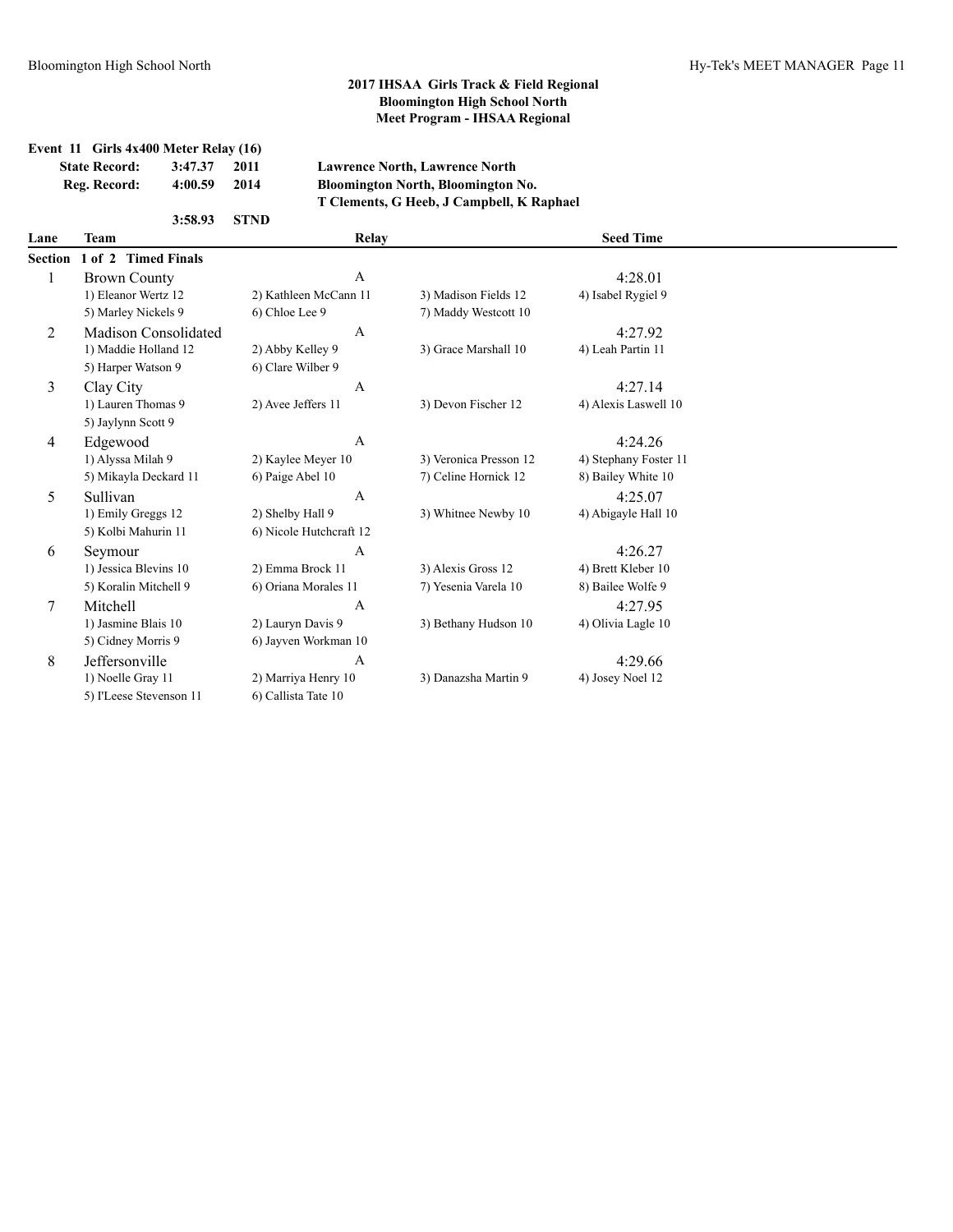### **Section 2 of 2 Timed Finals...(Event 11 Girls 4x400 Meter Relay (16))**

| 1 | <b>Silver Creek</b>       | $\mathbf{A}$             |                        | 4:22.14                     |
|---|---------------------------|--------------------------|------------------------|-----------------------------|
|   | 1) Katie Cooper 12        | 2) Margaret Day 11       | 3) Madison Gentner 11  | 4) Grace Grady 9            |
|   | 5) Isabelle Hawkins 12    | 6) Abby May 12           | 7) Grace Sherrow 10    | 8) Reagan Wickens 9         |
| 2 | South Putnam              | $\mathsf{A}$             |                        | 4:19.63                     |
|   | 1) Lois Cheatham 12       | 2) Lexi Vanihel 9        | 3) Ally Nichols 11     | 4) Chelsie Edwards 10       |
|   | 5) Alex Fanning 11        | 6) Charlotte Lehr 10     | 7) Hailee Young 9      |                             |
| 3 | Terre Haute North Vigo    | A                        |                        | 4:17.69                     |
|   | 1) Caterina DeSantis 9    | 2) Emma Saunders 9       | 3) Karen McGuire 12    | 4) Lauren Keith 9           |
|   | 5) Quincey Klingerman 10  | 6) Laura Rogers 12       | 7) Mary Gatrell 10     | 8) Janan Zaher 12           |
| 4 | <b>Bloomington North</b>  | $\mathbf{A}$             |                        | 4:09.17                     |
|   | 1) Caroline Dixon 11      | 2) Paige Chitwood 11     | 3) Javenique Roberts 9 | 4) Kayli Clark 9            |
|   | 5) Sydney Feagans 9       | 6) Jenna Popp 10         | 7) Mackenzie Carver 9  | 8) Taylor Storm 9           |
| 5 | <b>Bloomington South</b>  | $\mathsf{A}$             |                        | 4:10.86                     |
|   | 1) Jordan Monson 10       | 2) Hannah Rajamani 10    | 3) Mia Trueblood 11    | 4) Madison McMullen 11      |
|   | 5) Emiko Mcclaine 9       | 6) Megan Johnson 12      | 7) Adenine Kao 11      | 8) Hannah Kunzman 12        |
| 6 | Terre Haute South Vigo    | $\mathbf{A}$             |                        | 4:15.25                     |
|   | 1) Sarah Lonnemann 11     | 2) Caroline Findley 11   | 3) Mara Russell 11     | 4) Molly Essig 12           |
|   | 5) Amanda Moore 12        | 6) Ruby Pigg 11          | 7) Bethany Rogers 11   | 8) Marianne Glaziner 10     |
| 7 | Switzerland County        | $\mathbf{A}$             |                        | 4:21.16                     |
|   | 1) Leah Anders 10         | 2) Ally Furnish 9        | 3) Moriah Northcutt 12 | 4) MacKenzie Covington 12   |
|   | 5) Matty Anderson 9       | 6) Maggie Clayton 10     | 7) Aleiagh Thomas 9    |                             |
| 8 | <b>Brownstown Central</b> | A                        |                        | 4:23.22                     |
|   | 1) Alexandrea Caffee 10   | 2) Tayler Garland 10     | 3) Madison Klinge 11   | 4) Destiny Satterthwaite 10 |
|   | 5) Shelby Stuckwisch 11   | 6) Kristen Stuckwisch 11 | 7) Emma Winks 9        | 8) Kylee Wischmeier 9       |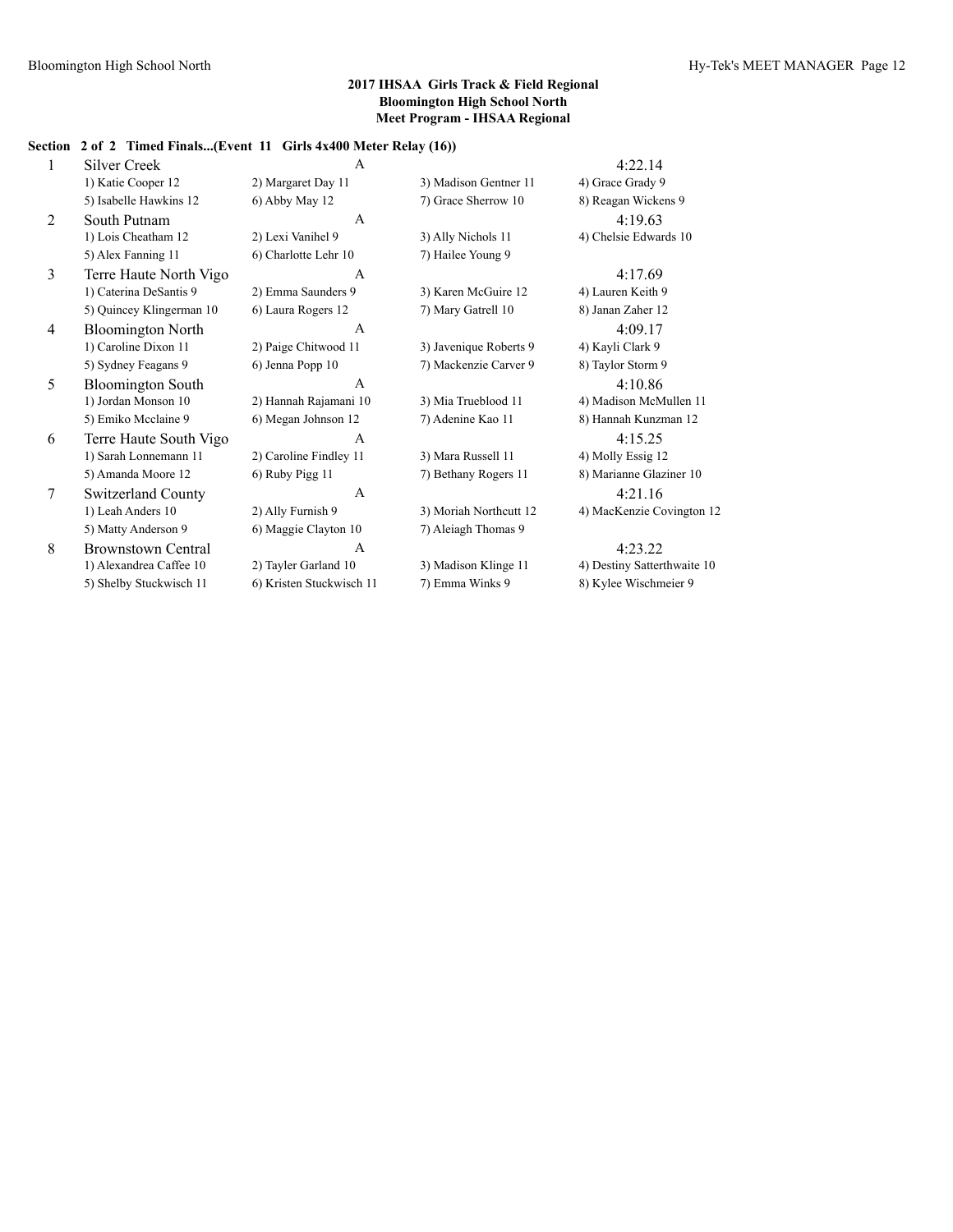|  |  | Event 12 Girls High Jump (16) |
|--|--|-------------------------------|
|  |  |                               |

| <b>State Record:</b> | 6-00      | 1985   | Angela Bradburn, Norwell            |
|----------------------|-----------|--------|-------------------------------------|
| Reg. Record:         | 5-08      | 2001   | <b>Rachel Kohler, Floyd Central</b> |
|                      | $5-04.25$ | - STND |                                     |

| Pos | Name                  |     | Year School                   | <b>Seed Mark</b> |  |
|-----|-----------------------|-----|-------------------------------|------------------|--|
|     | Flight 1 of 1 Finals  |     |                               |                  |  |
|     | Kaylynn Barton        | 9   | Terre Haute South Vigo        | $4 - 10.00$      |  |
| 2   | <b>Aubrey Barker</b>  | 10  | South Putnam                  | $5 - 00.00$      |  |
| 3   | Megan Ritz            | 10  | Seymour                       | $5 - 00.00$      |  |
| 4   | Emma McPeek           | 11  | Jennings County               | $5 - 00.00$      |  |
| 5   | Caroline Wilson       | 11  | Linton-Stockton               | $5 - 00.00$      |  |
| 6   | Avee Jeffers          | 11  | Clay City                     | 5-01.00          |  |
|     | Kalin Campbell        |     | 9 New Washington              | 5-01.00          |  |
| 8   | Naimah Slaughter      | 10  | Rock Creek Academy            | 5-01.00          |  |
| 9   | Halle Hughes          | 12. | <b>Bedford North Lawrence</b> | 5-01.00          |  |
| 10  | <b>Bailey Silvers</b> | 12. | <b>Bloomington South</b>      | 5-01.00          |  |
| 11  | Jasmine Blais         |     | 10 Mitchell                   | 5-01.00          |  |
| 12  | Amber Vecrumba        | 12  | Edgewood                      | 5-01.00          |  |
| 13  | Alana Daeger          | 10  | Jennings County               | $5-02.00$        |  |
| 14  | Aleiagh Thomas        | 9   | <b>Switzerland County</b>     | $5-02.00$        |  |
| 15  | <b>Hailley Peters</b> | 12  | Trinity Lutheran              | 5-03.00          |  |
| 16  | rachel Stewart        | 11  | Eastern (Pekin)               | 5-03.00          |  |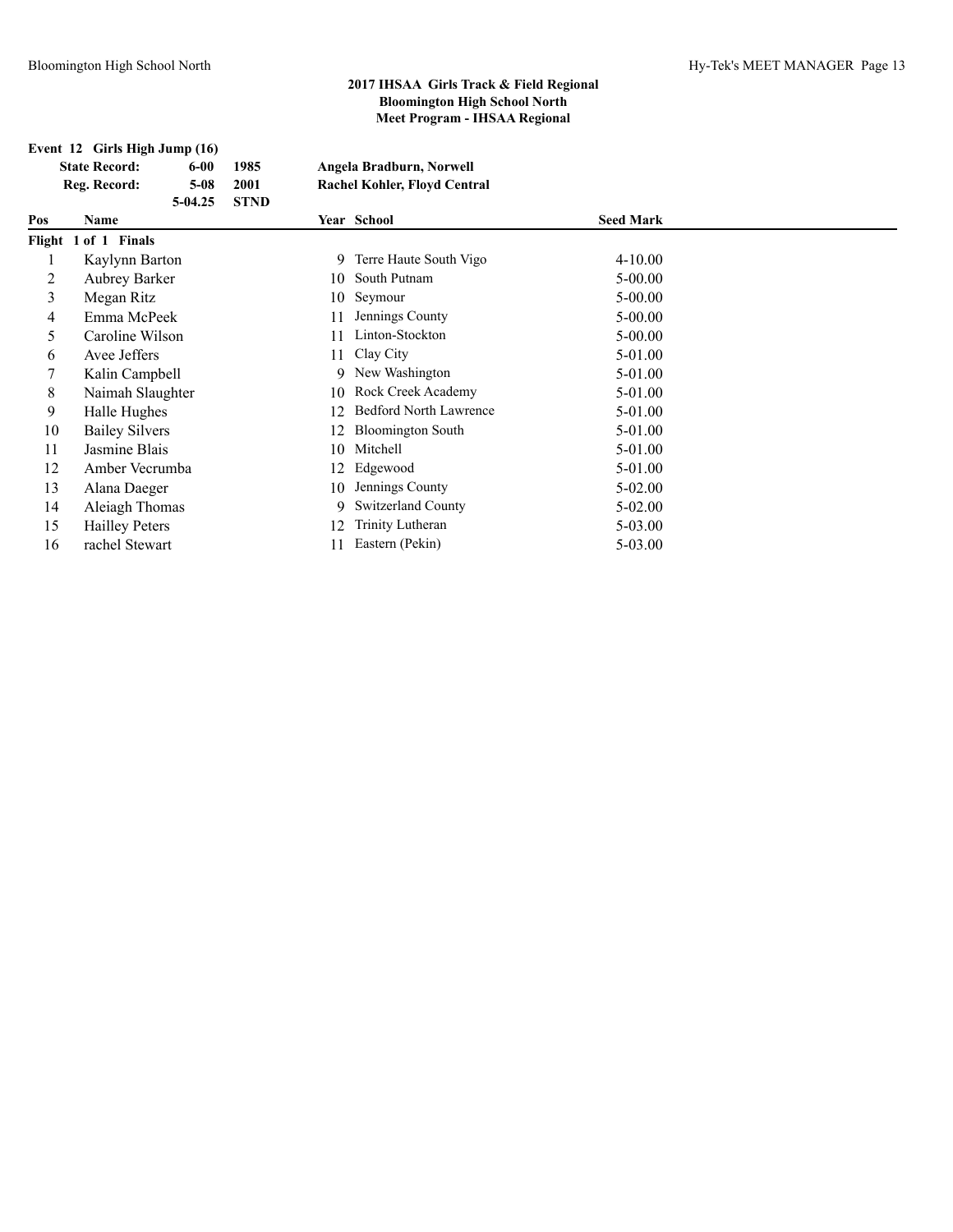**Event 13 Girls Long Jump (16)**

|     | <b>State Record:</b>  | $20 - 04$ | 1986        |    | Tonya Sedwick, Jeffersonville |                  |
|-----|-----------------------|-----------|-------------|----|-------------------------------|------------------|
|     | Reg. Record:          | 19-03.75  | 1986        |    | Tonya Sedwick, Jeffersonville |                  |
|     |                       | 17-10.75  | <b>STND</b> |    |                               |                  |
| Pos | <b>Name</b>           |           |             |    | Year School                   | <b>Seed Mark</b> |
|     | Flight 1 of 2 Finals  |           |             |    |                               |                  |
|     | Marie Terry           |           |             | 11 | Eastern (Pekin)               | 16-05.00         |
| 2   | Jordan Monson         |           |             | 10 | <b>Bloomington South</b>      | 16-06.50         |
| 3   | Aa'leiah Winford      |           |             | 9  | Jeffersonville                | 16-07.00         |
| 4   | <b>Eleanor Wertz</b>  |           |             | 12 | <b>Brown County</b>           | 16-08.50         |
| 5   | Alexis Harsh          |           |             | 11 | Jennings County               | 16-09.50         |
| 6   | Skylar Tucker         |           |             |    | Linton-Stockton               | 17-02.50         |
| 7   | Naimah Slaughter      |           |             | 10 | Rock Creek Academy            | 17-05.25         |
| 8   | Jhala Henry           |           |             | 12 | Jeffersonville                | 17-10.25         |
|     | Flight 2 of 2 Finals  |           |             |    |                               |                  |
|     | Stephanie Williams    |           |             | 12 | Terre Haute North Vigo        | 14-08.00         |
| 2   | Hannah Bullard        |           |             | 10 | Terre Haute North Vigo        | 14-09.50         |
| 3   | Caroline Wilson       |           |             | 11 | Linton-Stockton               | 15-10.50         |
| 4   | Hadleigh Smith        |           |             | 11 | Orleans                       | 16-00.00         |
| 5   | Jenna Daniel          |           |             | 12 | Charlestown                   | 16-00.25         |
| 6   | Aubrey Barker         |           |             | 10 | South Putnam                  | 16-02.75         |
| 7   | Bryanna Roach         |           |             | 10 | Springs Valley                | 16-03.00         |
| 8   | <b>Bailey Silvers</b> |           |             | 12 | <b>Bloomington South</b>      | 16-04.50         |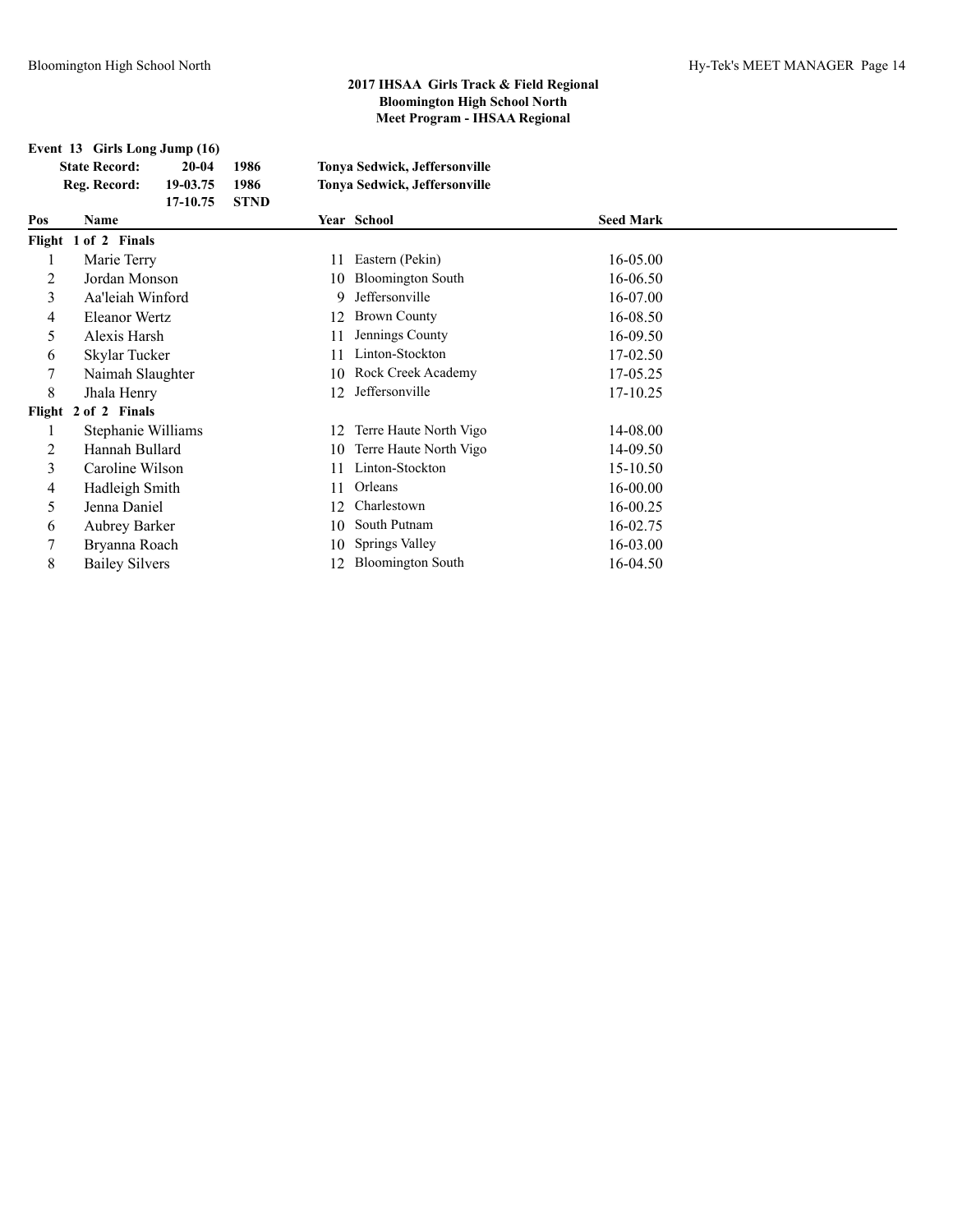|        | Event 14 Girls Discus Throw (16) |        |             |    |                               |                  |             |  |  |
|--------|----------------------------------|--------|-------------|----|-------------------------------|------------------|-------------|--|--|
|        | <b>State Record:</b>             | 168-06 | 2013        |    | Adriana Brown, Edgewood       |                  |             |  |  |
|        | Reg. Record:                     | 169-05 | 1999        |    | <b>Stacy Martin, Edgewood</b> |                  |             |  |  |
|        |                                  | 127-03 | <b>STND</b> |    |                               |                  |             |  |  |
| Pos    | Name                             |        |             |    | Year School                   | <b>Seed Mark</b> |             |  |  |
|        | Flight 1 of 2 Finals             |        |             |    |                               |                  |             |  |  |
| 1      | Dharma Collins                   |        |             | 12 | <b>Silver Creek</b>           | $95-03$          |             |  |  |
| 2      | Avee Jeffers                     |        |             | 11 | Clay City                     | 99-02            |             |  |  |
| 3      | Makenzi Thiery                   |        |             | 10 | <b>Bloomington South</b>      | 99-04            |             |  |  |
| 4      | Paige Kestler                    |        |             | 10 | Seymour                       | $99-10$          |             |  |  |
| 5      | Abby Cannon                      |        |             | 10 | <b>Bloomington North</b>      | 100-02           |             |  |  |
| 6      | Kayla Pinnick                    |        |             | 10 | Bloomfield                    | $100 - 05$       |             |  |  |
| 7      | Lauren England                   |        |             | 10 | Terre Haute South Vigo        | 101-09           |             |  |  |
| 8      | Mikalea Rainey                   |        |             | 12 | <b>Bedford North Lawrence</b> | 104-05           |             |  |  |
| Flight | 2 of 2 Finals                    |        |             |    |                               |                  |             |  |  |
| 1      | Grace Jaynes                     |        |             | 11 | <b>Brownstown Central</b>     | $104-10$         |             |  |  |
| 2      | DeAsia King                      |        |             | 11 | Charlestown                   | 105-04           |             |  |  |
| 3      | Natalie Newman                   |        |             | 12 | <b>Switzerland County</b>     | 105-06           |             |  |  |
| 4      | Abby Denham                      |        |             | 12 | White River Valley            | 111-00           |             |  |  |
| 5      | Kayla Truesdell                  |        |             | 10 | Jennings County               | 114-08           |             |  |  |
| 6      | <b>Trentity Vaught</b>           |        |             | 12 | <b>Brownstown Central</b>     | 118-06           |             |  |  |
| 7      | <b>Emily Gasho</b>               |        |             | 10 | North Putnam                  | 121-03           |             |  |  |
| 8      | Elaina Walls                     |        |             | 11 | <b>Bloomington North</b>      | 131-03           | <b>STND</b> |  |  |
|        |                                  |        |             |    |                               |                  |             |  |  |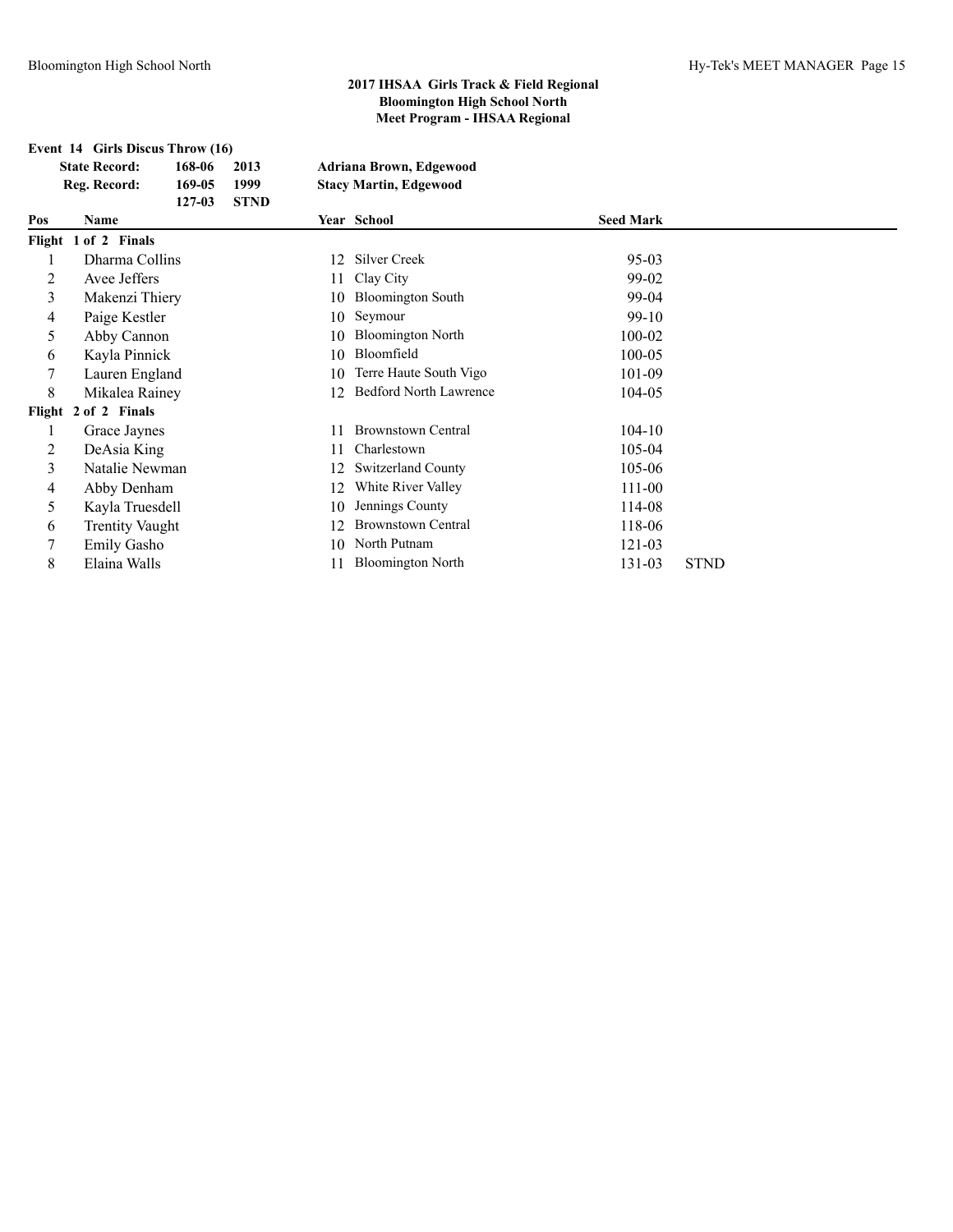|     | Event 15 Girls Shot Put (16)         |                   |              |                                                              |                  |
|-----|--------------------------------------|-------------------|--------------|--------------------------------------------------------------|------------------|
|     | <b>State Record:</b><br>Reg. Record: | 50-09<br>49-03.50 | 2011<br>1999 | <b>Tori Bliss, Edgewood</b><br><b>Stacy Martin, Edgewood</b> |                  |
| Pos | <b>Name</b>                          | 39-11.00          | <b>STND</b>  | <b>Year School</b>                                           | <b>Seed Mark</b> |
|     | Flight 1 of 2 Finals                 |                   |              |                                                              |                  |
|     | Jenna Daniel                         |                   |              | Charlestown<br>12.                                           | 32-10.00         |
|     | $P = 1: 01$                          |                   |              | $10.51$ and $\frac{1}{2}$ and $\frac{1}{2}$                  | 22.0425          |

| 2              | Bayli Smith            |    | 10 Bloomington South          | 33-04.25     |             |
|----------------|------------------------|----|-------------------------------|--------------|-------------|
| 3              | <b>Sydney Conger</b>   | 11 | <b>Bloomington South</b>      | 33-07.00     |             |
| $\overline{4}$ | Natalie Newman         | 12 | <b>Switzerland County</b>     | 33-07.50     |             |
| 5              | Riana Gilliland        | 12 | Edgewood                      | 33-11.75     |             |
| 6              | Jada Amis              |    | 10 Greencastle                | 34-03.00     |             |
| 7              | Emma Shockley          | 11 | Jennings County               | 34-04.50     |             |
| 8              | <b>Trentity Vaught</b> | 12 | <b>Brownstown Central</b>     | 34-09.50     |             |
|                | Flight 2 of 2 Finals   |    |                               |              |             |
| л.             | Mia Stevens            | 12 | Greencastle                   | 34-11.00     |             |
| 2              | Lexie Messer           | 10 | Silver Creek                  | 35-09.00     |             |
| 3              | Taylor Acuff           | 11 | Edgewood                      | 38-10.00     |             |
| 4              | Megan Lambrecht        | 11 | <b>Bedford North Lawrence</b> | 39-01.50     |             |
| 5              | Lauren England         | 10 | Terre Haute South Vigo        | 39-03.50     |             |
| 6              | Elaina Walls           | 11 | <b>Bloomington North</b>      | $40 - 02.75$ | <b>STND</b> |
| 7              | Kayla Truesdell        | 10 | Jennings County               | $40 - 11.50$ | <b>STND</b> |
| 8              | Dontrice Barbee        |    | <b>Bloomington North</b>      | 41-07.00     | <b>STND</b> |